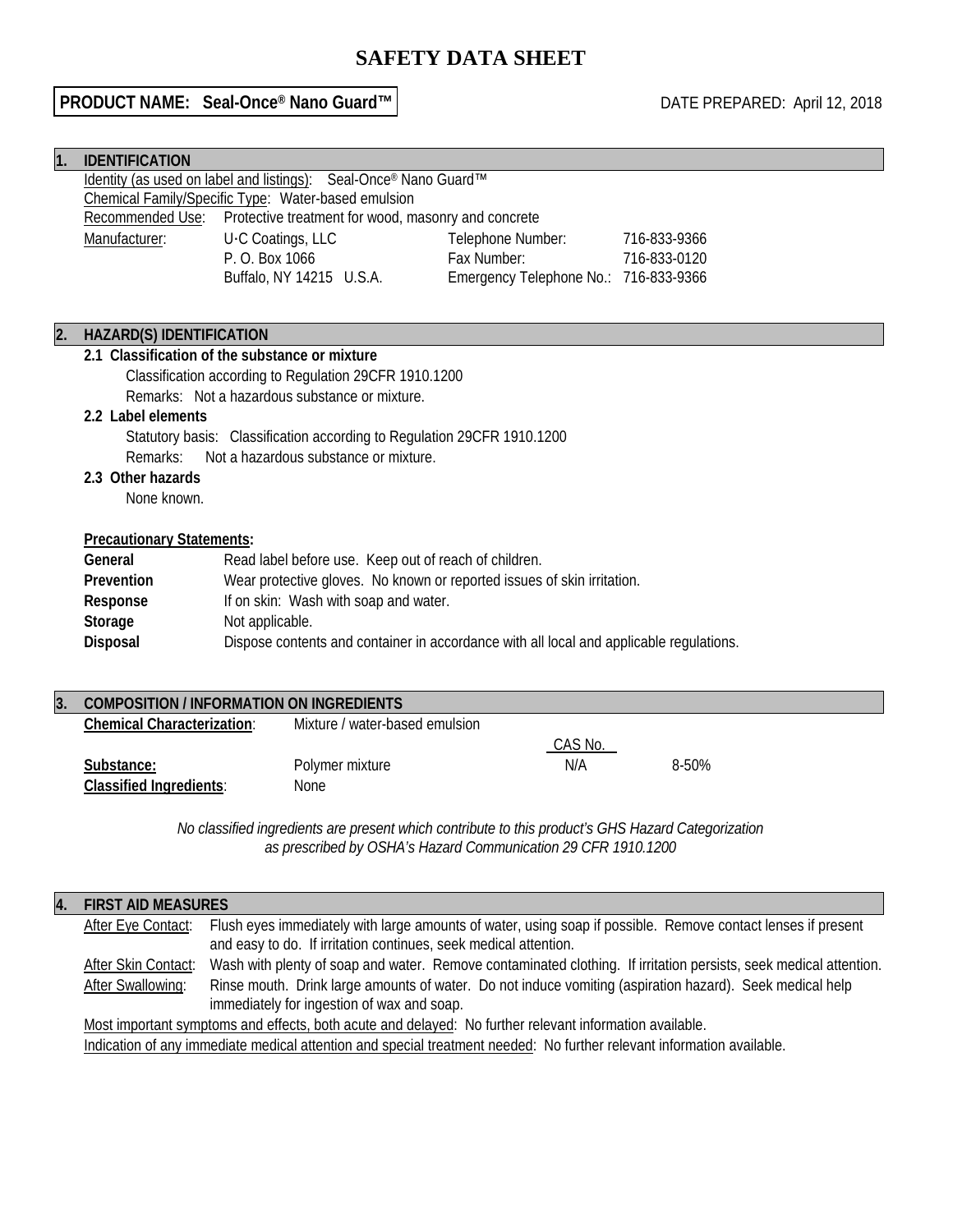| ane 2 | nt 3 |  |
|-------|------|--|
|       |      |  |

| 5. | <b>FIRE FIGHTING MEASURES</b>     |                                                                                                                    |
|----|-----------------------------------|--------------------------------------------------------------------------------------------------------------------|
|    | <b>Extinguishing Media:</b>       | Water spray, dry chemical, carbon dioxide foam. Do not direct solid stream of water or foam into<br>burning pools. |
|    | Other Fire or Combustion Hazards: | Incomplete combustion can produce carbon monoxide.                                                                 |
|    | Fire Fighting Instructions:       | Avoid breathing smoke and vapor.                                                                                   |
|    | <b>Fire Fighting Equipment:</b>   | Self-contained breathing apparatus and protective clothing.                                                        |

### **6. ACCIDENTAL RELEASE MEASURES**

| Personal Protection:      | Wear protective gloves and eye protection plus rubber boots when containing large spills.              |
|---------------------------|--------------------------------------------------------------------------------------------------------|
| Precautions:              | Do not allow to enter sewers / surface or ground water.                                                |
| Containment and Clean-up: | Large spills: contain with dikes, collect, and filter for reuse.                                       |
|                           | Small spills: collect or absorb with oil absorbent pads.                                               |
|                           | Clean contaminated areas with soap and water. All spill response and disposal should be carried out in |
|                           | accordance with local, regional and federal regulations.                                               |

|                 | <b>HANDLING AND STORAGE</b>                                                         |
|-----------------|-------------------------------------------------------------------------------------|
| <b>General:</b> | Keep containers closed to minimize evaporation and skin formation.                  |
| Handling:       | Use normal precautions and protective equipment to avoid exposure to eyes and skin. |
| Storage:        | Store at ambient temperature, above 5°C / 40°F. Product can be damaged by freezing. |

## **8. EXPOSURE CONTROLS / PERSONAL PROTECTION**

Ventilation: Good ventilation in work area, atmospheric pressure. Personal Protection: Eyes: safety glasses or splash goggles Hands: protective gloves Other: synthetic apron for cleanliness

### **9. PHYSICAL & CHEMICAL CHARACTERISTICS**

Physical State: Liquid Color: Mild Appearance/Color: Milky white Specific gravity: 1.04 Flash Point: No flash - boils at 100°C / 212°F Auto ignition temperature: n/a Boiling Point: 100°C / 212°F pH: 7-8 VOC: nil

#### **10. STABILITY AND REACTIVITY**

Reactivity: Non-reactive under normal temperatures and conditions. Chemical Stability: Stable under normal temperatures and conditions.<br>Possibility of Hazardous Reactions: Under normal temperatures and conditions. Under normal temperatures and conditions, hazardous reactions will not occur. Conditions to Avoid: None known. **Incompatible Materials: Strong oxidizing agents.**<br>Hazardous Decomposition Products: Under no Under normal temperatures and conditions, hazardous decomposition products should not be produced. Burning may produce carbon monoxide and/or carbon dioxide.

### **11. TOXICOLOGICAL INFORMATION**

No known health hazard, no data available.